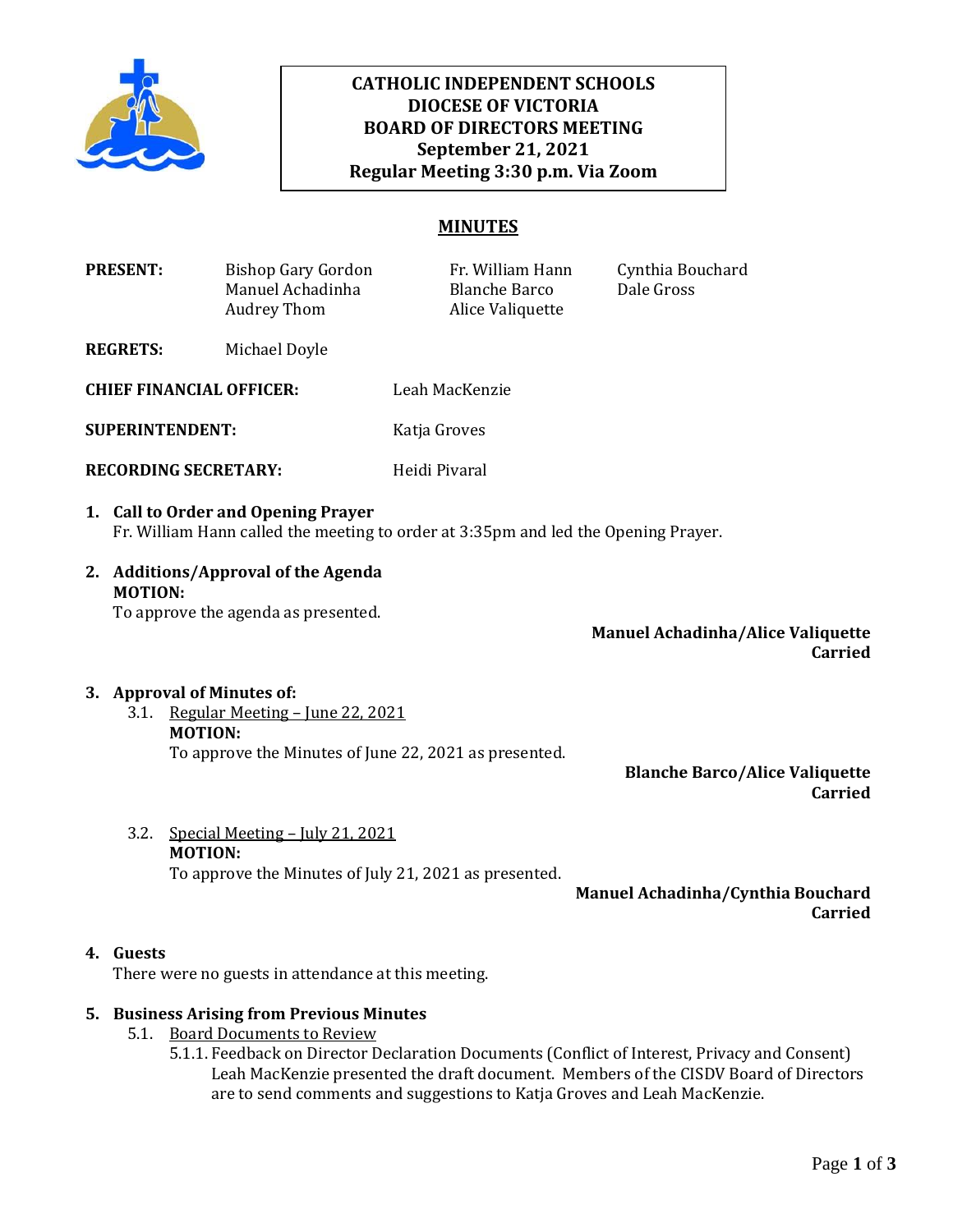5.2. Queen of Angels School Update (Survey)

A follow-up round of calls didn't happen as the sub-committee has enough information from the first survey. Katja Groves, Superintendent of Schools, will have conversation with Kathy Korman, Principal, and Bern Muller, Vice-principal, in order to develop a plan moving forward. Katja Groves informed that the spirit of the school is positive and the staff is willing to take action.

### 5.3. District Administrator Appointment

Deanne Paulson has been appointed as District Administrator. She is working from the school or from home and a space will be book for her if she needs to come to the Pastoral Centre.

#### 5.4. Executive Director of Early Learning Centers

Wendy Bird-Borau has been appointed as Executive Director of Early Learning Centres. She will be looking into the possibility of creating a new Society. Fr William Hann will provide the contact information of a person who could assist in this process.

# **6. Correspondence**

No correspondence was received.

# **7. New Business**

- 7.1. Finalize Meeting Dates for the Year
	- Regular Meetings: Members of the Board of Directors agreed to continue having the meeting at 3:30pm on a Tuesday. Confirmed dates: October 26, November 23, January 18, February 15, March 29, April 26, May 31, June 28 (if needed).
	- Annual General Meeting (AGM): Tuesday, November 23 at 7:00pm.

#### 7.2. Virtual or in person (parish hall?)

It was agreed that the meetings in November, March and June will be in person; place to be determined. The other meetings will be virtual.

#### **8. Reports**

8.1. Superintendent's Report

Katja Groves highlighted items in her report.

8.1.1. Communicable Disease Prevention Plan

The government of British Columbia directed all schools in the province to transition to a Communicable Disease Prevention Plan. The CISDV document has been sent to staff, parents and it has been posted on the website.

8.1.2. COVID 19 Exposure

There have been two exposures at Queen of Angels School; one student and one employee. The instructions from VIHA were followed and the cases were handled very well.

8.1.3. September 30th – Truth and Reconciliation Day/STAT

Catholic schools in the Diocese of Victoria will be closed on September 30th to allow staff and students to commemorate Truth and Reconciliation Day. Letter from Bishop Gary Gordon on this regard was circulated to staff and families. Orange shirt day will still happen. The schools have organized different activities.

#### 8.2. Finances

8.2.1. School's budgets

Leah MacKenzie highlighted items in her report.